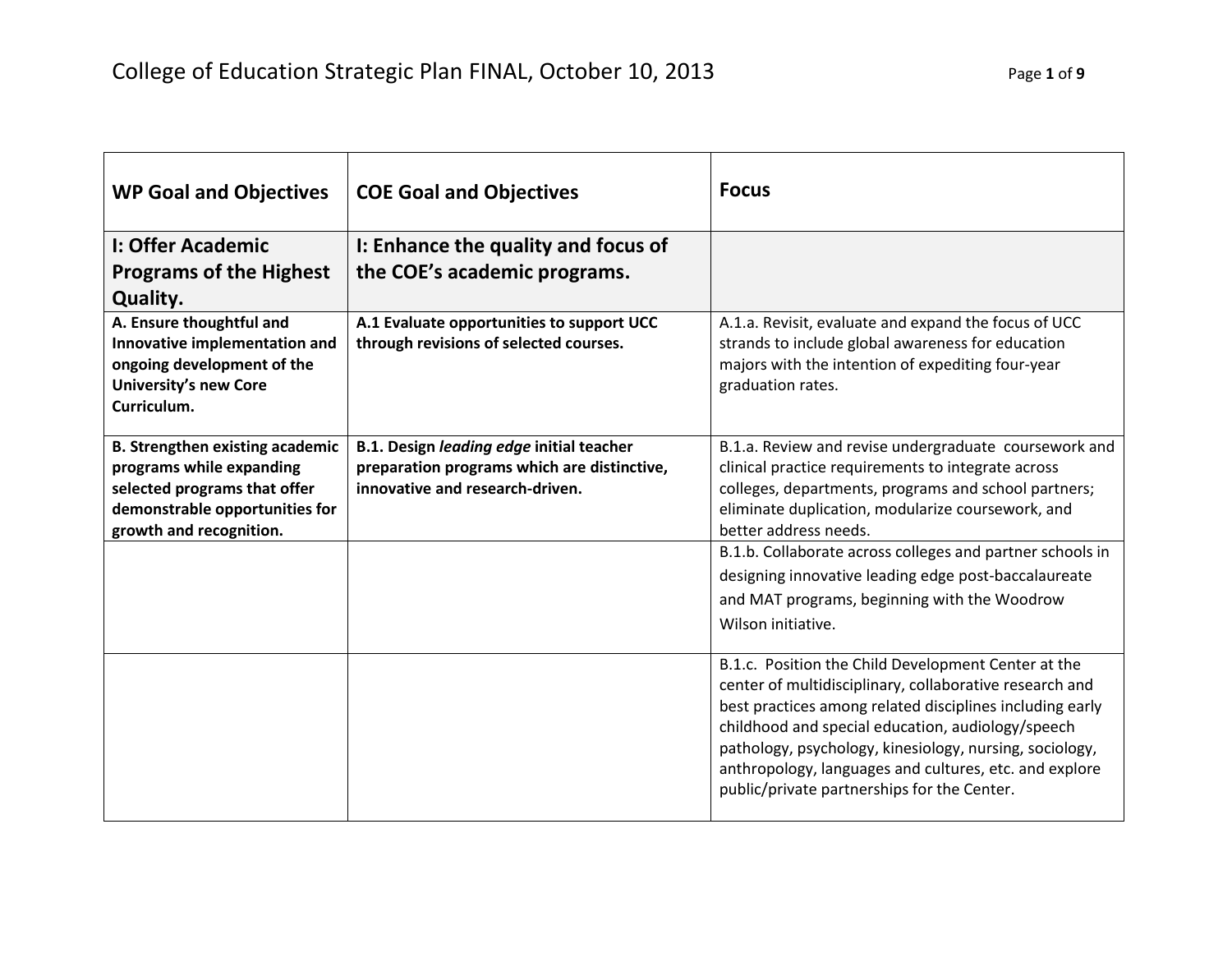| <b>WP Goal and Objectives</b> | <b>COE Goal and Objectives</b>                                                                       | <b>Focus</b>                                                                                        |
|-------------------------------|------------------------------------------------------------------------------------------------------|-----------------------------------------------------------------------------------------------------|
|                               |                                                                                                      |                                                                                                     |
|                               | <b>B.2. Selectively add undergraduate</b>                                                            | B.2.a Explore education minor options for non-education                                             |
|                               | programs/specializations that build on COE<br>expertise and anticipate market needs.                 | students.                                                                                           |
|                               |                                                                                                      | B.2.b. Explore new undergraduate degrees and                                                        |
|                               |                                                                                                      | endorsements.                                                                                       |
| C. Selectively expand         | C1. Strategically focus on graduate programs                                                         | C.1.a. Explore feasibility of new graduate programs and                                             |
| professional graduate         | that serve the expanding population of adults                                                        | strategically focus on selected programs, considering                                               |
| programs.                     | seeking advanced degrees as a means of                                                               | faculty expertise, market needs, and student interest;                                              |
|                               | professional advancement, career growth, and                                                         | plan, submit, and implement revised and/or new                                                      |
|                               | intellectual development.                                                                            | graduate degree programs, such as MEd in Autism, MA                                                 |
|                               |                                                                                                      | in Higher Education.                                                                                |
|                               |                                                                                                      |                                                                                                     |
|                               | C.2. Provide a wide range of technology-enabled<br>graduate learning opportunities that are flexible | C.2.a. Work systematically with enrollment<br>management, marketing, and public relations to expand |
|                               | in content, format, and delivery.                                                                    | the market for graduate programs within and outside                                                 |
|                               |                                                                                                      | the state, e.g., at WPU@MCCC, on-line programs, on-                                                 |
|                               |                                                                                                      | site study.                                                                                         |
|                               |                                                                                                      |                                                                                                     |
|                               |                                                                                                      | C.2.b. Prepare and offer more alternative certification                                             |
|                               |                                                                                                      | programs in addition to the existing program in early                                               |
|                               |                                                                                                      | childhood education and the dual certification program                                              |
|                               |                                                                                                      | through New Vistas.                                                                                 |
|                               |                                                                                                      | C.2.c. Explore feasibility in conjunction with Enrollment                                           |
|                               |                                                                                                      | Management and Continuing Education and plan,                                                       |
|                               |                                                                                                      | submit and implement new professional certificate                                                   |
|                               |                                                                                                      | programs.                                                                                           |
|                               |                                                                                                      | C.2.d. Revise existing graduate courses and programs to                                             |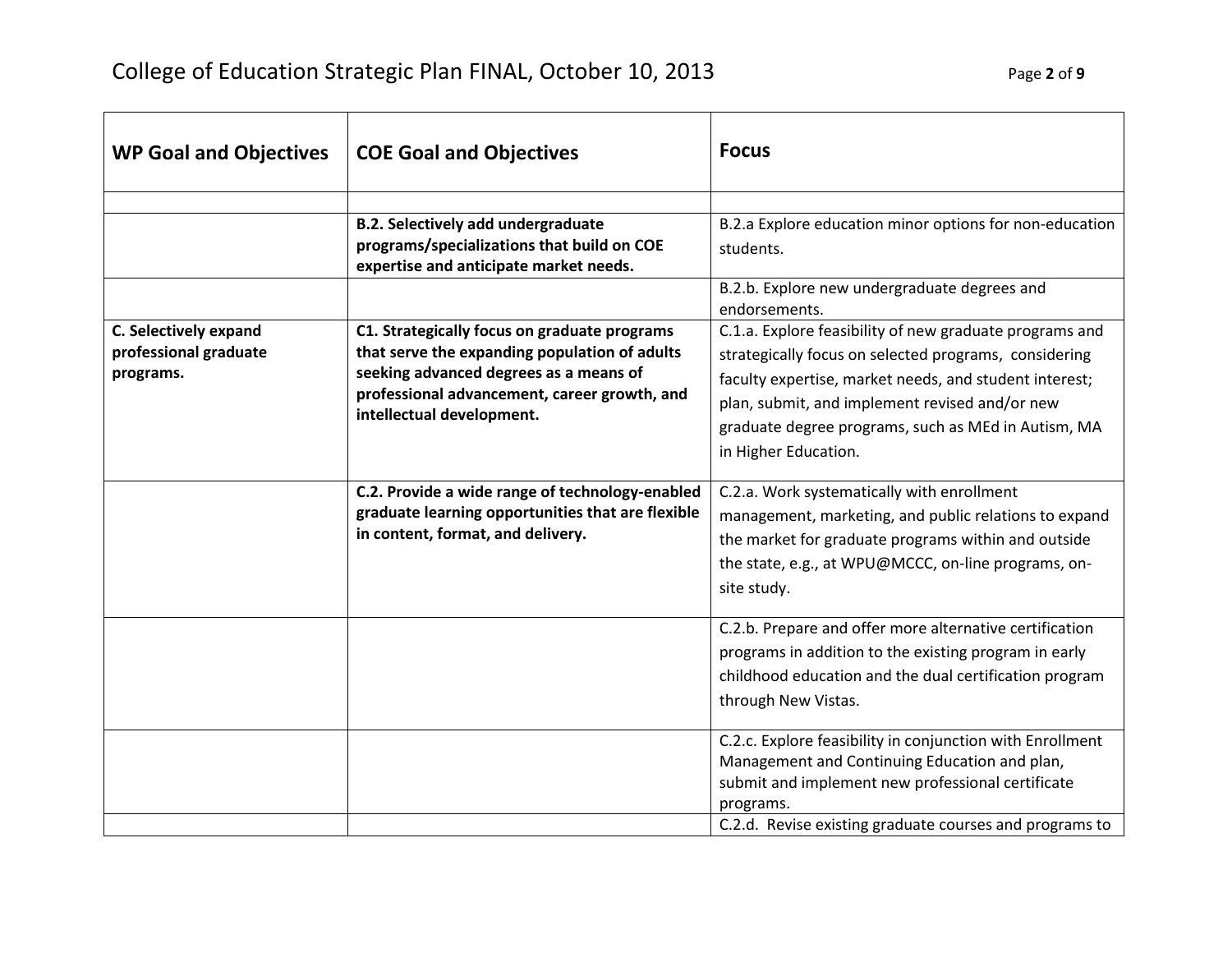| <b>WP Goal and Objectives</b>                                                                                                            | <b>COE Goal and Objectives</b>                                                                                                                                                                                                            | <b>Focus</b>                                                                                                                                                                                                                                                                                                                                |
|------------------------------------------------------------------------------------------------------------------------------------------|-------------------------------------------------------------------------------------------------------------------------------------------------------------------------------------------------------------------------------------------|---------------------------------------------------------------------------------------------------------------------------------------------------------------------------------------------------------------------------------------------------------------------------------------------------------------------------------------------|
|                                                                                                                                          |                                                                                                                                                                                                                                           | utilize new formats and new technologies.                                                                                                                                                                                                                                                                                                   |
|                                                                                                                                          | C.3. Explore selected new doctoral programs<br>and, if warranted, provide a systematic<br>rationale for expanding the university's mission.                                                                                               | C.3.a. Explore the feasibility of new doctoral programs<br>that enhance the university's mission and<br>competitiveness, taking into account revenue<br>implications and long term sustainability. For example,<br>Counselor Education, Educational Leadership, Critical<br>Literacies, Early Childhood Education and Special<br>Education. |
|                                                                                                                                          | C.4. Design and offer more professional learning<br>opportunities for adults, credit bearing and non-<br>credit bearing in collaboration with Enrollment<br>Management and the Office of Continuing and<br><b>Professional Education.</b> | C.4.a. Offer courses in emerging areas such as assistive<br>technology, parenting, on-line and blended pedagogy.                                                                                                                                                                                                                            |
| D. Recruit, develop and retain a<br>diverse faculty dedicated to<br>fulfilling the University's mission<br>and achieving its new vision. | D. 1. Recruit, develop and retain a diverse<br>education faculty and staff dedicated to fulfilling<br>the University's mission and achieving its new<br>vision.                                                                           | D.1.a. Continue to recruit and retain outstanding and<br>diverse full-time tenure track faculty and staff to keep<br>pace with anticipated enrollment growth and new<br>academic offerings while seeking the most qualified<br>professionals for adjunct and clinical positions (as<br>needed to support programs.)                         |
|                                                                                                                                          |                                                                                                                                                                                                                                           | D.1.b. Support faculty, staff and students in their work<br>through comprehensive professional development<br>opportunities.                                                                                                                                                                                                                |
|                                                                                                                                          |                                                                                                                                                                                                                                           | D.1c. Strengthen the research culture on campus<br>through improved research support, collaboration with                                                                                                                                                                                                                                    |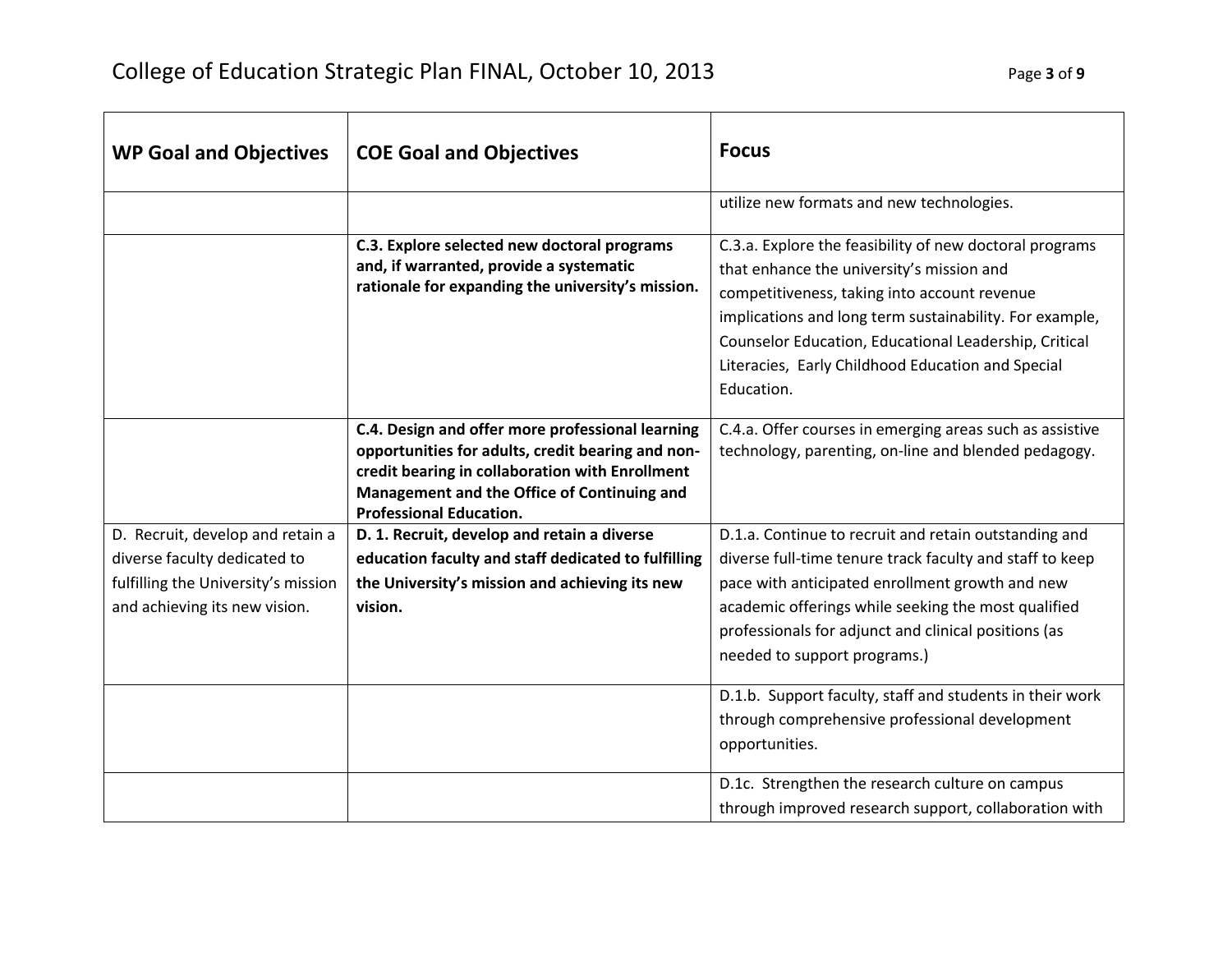| <b>WP Goal and Objectives</b>                                                                                                                                          | <b>COE Goal and Objectives</b>                                                                                                                                                                                   | <b>Focus</b>                                                                                                                                                                                                                                                                                   |
|------------------------------------------------------------------------------------------------------------------------------------------------------------------------|------------------------------------------------------------------------------------------------------------------------------------------------------------------------------------------------------------------|------------------------------------------------------------------------------------------------------------------------------------------------------------------------------------------------------------------------------------------------------------------------------------------------|
|                                                                                                                                                                        |                                                                                                                                                                                                                  | the Office of Sponsored Programs in grant-seeking<br>activities and incentives for junior and senior faculty and<br>students.                                                                                                                                                                  |
| E. Use technology to expand<br>the accessibility and availability<br>of the University's curricular<br>offerings and to meet evolving<br>learning and teaching styles. | E.1. Use technology to expand the accessibility<br>and availability of the College's curricular<br>offerings and evolving learning and teaching<br>styles and meet the needs of assessment and<br>accreditation. | E.1.a. Provide innovative PD for our faculty, including the<br>integration of technology throughout all programs and<br>periodic updates/training sessions for the use of<br>innovative technologies, including but not limited to<br>assistive and adaptive technologies.                     |
|                                                                                                                                                                        |                                                                                                                                                                                                                  | E.1.b. Improve our communication to be more<br>technologically current, relevant to all constituencies,<br>and user-friendly.                                                                                                                                                                  |
|                                                                                                                                                                        |                                                                                                                                                                                                                  | E.1.c. Use technology to expand our traditional notion of<br>classroom, including communicating and collaborating<br>with international partners and comparisons of<br>methodology and instruction.                                                                                            |
|                                                                                                                                                                        |                                                                                                                                                                                                                  | E.1.d. Continue to update classrooms with the latest<br>technologies, including Smart Boards and IPads.                                                                                                                                                                                        |
|                                                                                                                                                                        |                                                                                                                                                                                                                  | E.1.e. Expand assistive technology lab(s) for use in all<br>programs, including at WPU@MCCC.                                                                                                                                                                                                   |
|                                                                                                                                                                        |                                                                                                                                                                                                                  | E.1.f. Strengthen our existing assessment/accreditation<br>efforts through developing data bases and processes to<br>support our work (robust, coordinated technology<br>toolsets) and adopt/use available software tools for the<br>collection, aggregation, and analysis of assessment data. |
| II: Achieve Student<br><b>Success by Increasing</b><br><b>Matriculation, Retention</b>                                                                                 | II: Achieve Student Success in the<br><b>COE by Increasing Matriculation,</b><br><b>Retention and Graduation.</b>                                                                                                |                                                                                                                                                                                                                                                                                                |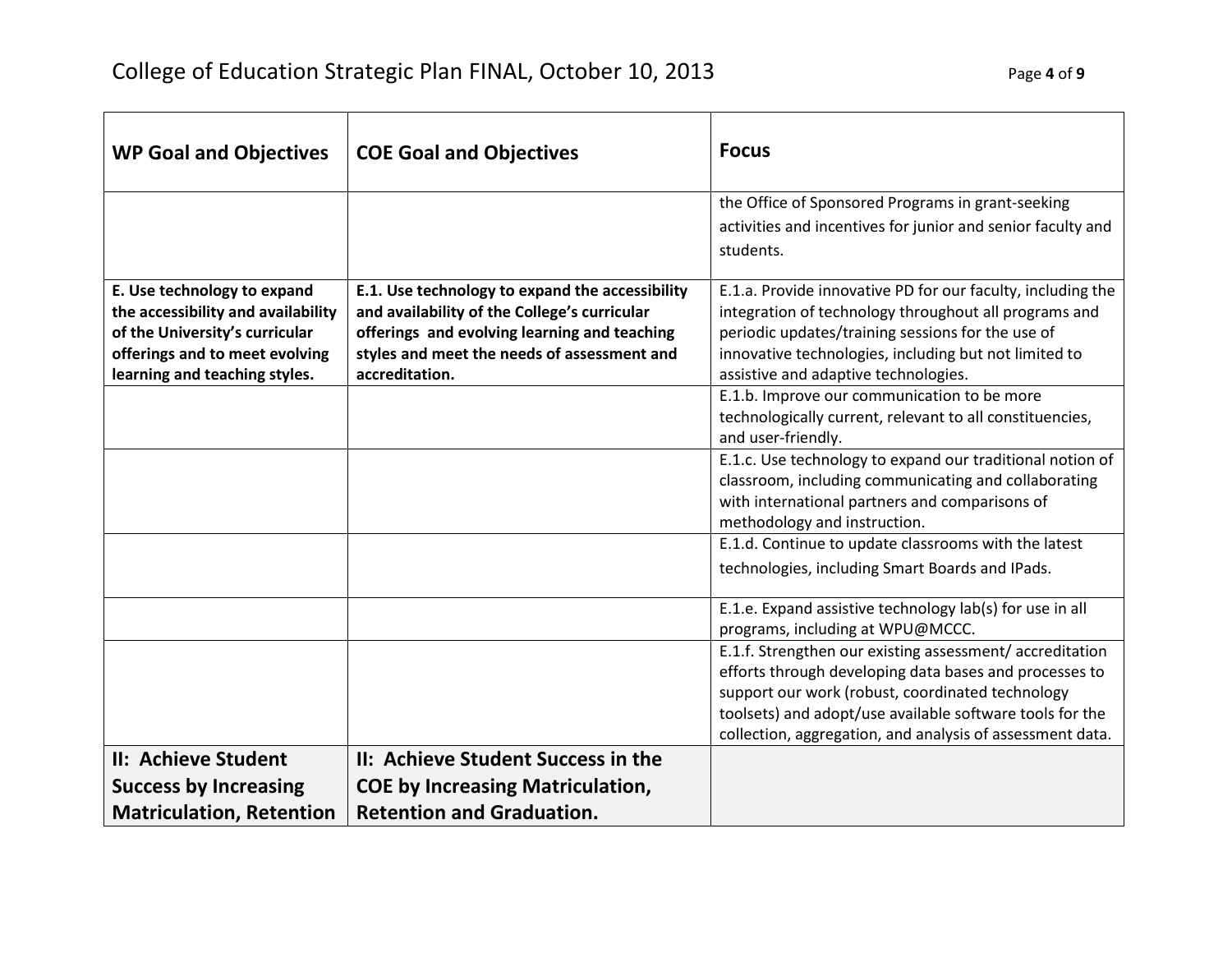| <b>WP Goal and Objectives</b>                                                                              | <b>COE Goal and Objectives</b>                                                                                                                                                                                                                                                                                                         | <b>Focus</b>                                                                                                                                                                                                                                       |
|------------------------------------------------------------------------------------------------------------|----------------------------------------------------------------------------------------------------------------------------------------------------------------------------------------------------------------------------------------------------------------------------------------------------------------------------------------|----------------------------------------------------------------------------------------------------------------------------------------------------------------------------------------------------------------------------------------------------|
| and Graduation.                                                                                            |                                                                                                                                                                                                                                                                                                                                        |                                                                                                                                                                                                                                                    |
| A. Create a powerful student-<br>recruitment strategy that lays<br>the groundwork for academic<br>success. | A.1 In collaboration with Enrollment<br><b>Management and related admissions offices</b><br>create powerful and targeted COE student-<br>recruitment and retention strategies for<br>undergraduate and graduate students that lays<br>the groundwork for academic success and<br>increases the diversity of our student<br>population. | A.1.a. Collaborate with Enrollment Management, etc. to<br>develop recruitment and retention plans targeted<br>toward educators and collaborate more effectively<br>around existing marketing and recruitment initiatives.                          |
| B. Increase the engagement of<br>all students at the University.                                           | <b>B.1 Utilize NSSE and COE data to build and</b><br>measure student success                                                                                                                                                                                                                                                           | B.1.a Support a more visible and active undergraduate<br>and graduate student culture at WPU, for example,<br>honor societies and student clubs.                                                                                                   |
| C. Increase the availability and<br>variety of academic support,<br>advisement, and career<br>guidance.    | C.1 Analyze areas where students need targeted<br>support to be successful in the COE and plan for<br>supplemental instruction.                                                                                                                                                                                                        | C.1.a. Analyze existing data to identify the critical factors<br>that predict successful completion of programs and<br>entrance into employment in the field, such as Praxis II<br>preparation and improving professional communication<br>skills. |
|                                                                                                            | C.2. Improve the continuity and quality of the<br>COE's academic and career advisement.                                                                                                                                                                                                                                                | C.2.a. Meet regularly with faculty from second major<br>programs to ensure that students can meet<br>requirements on a timely basis.                                                                                                               |
|                                                                                                            |                                                                                                                                                                                                                                                                                                                                        | C.2.b. Improve the use of technology, including social<br>media, to communicate requirements, events,<br>deadlines, and employment opportunities.                                                                                                  |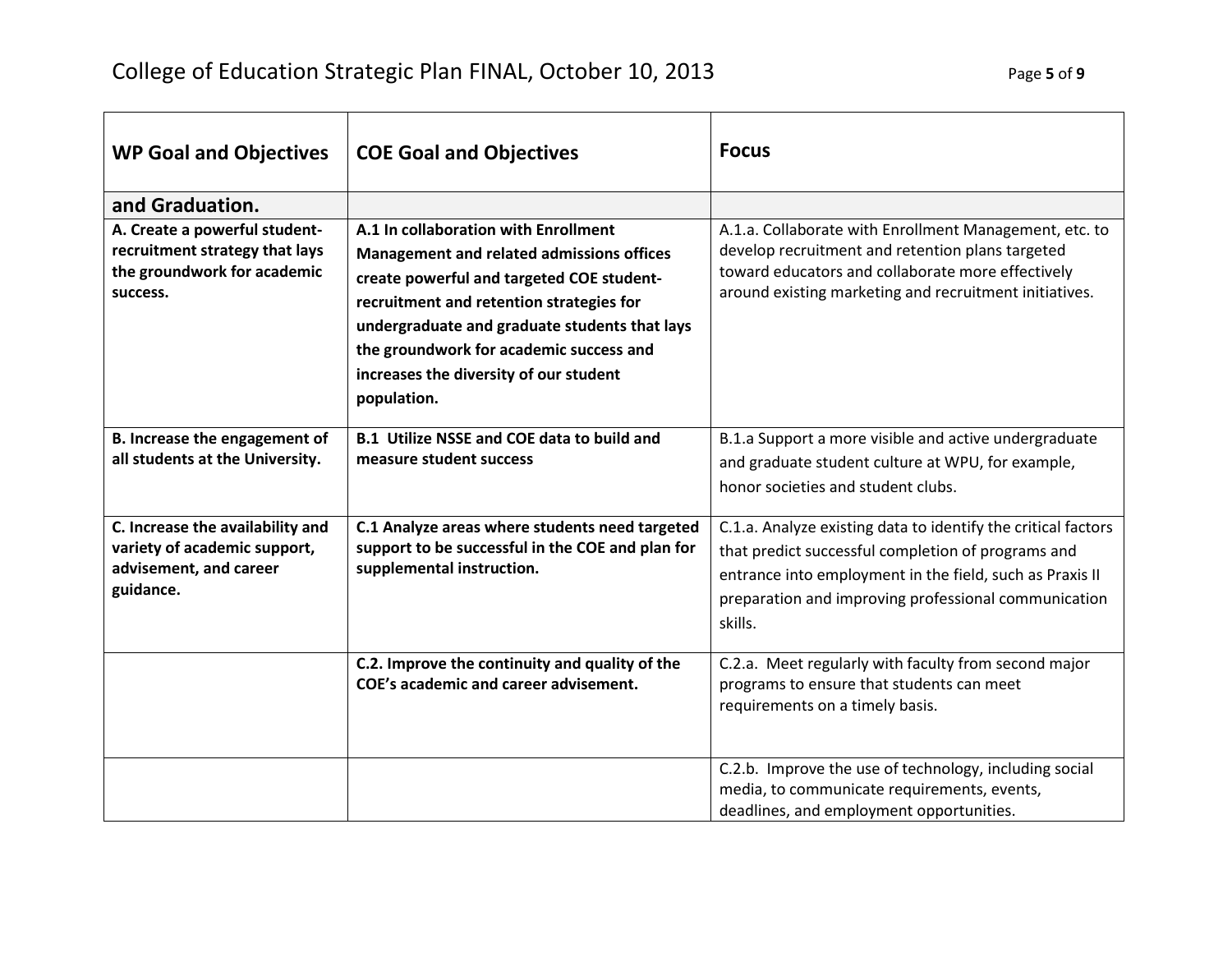| <b>WP Goal and Objectives</b>                                                                                                                                                           | <b>COE Goal and Objectives</b>                                                                                                                                                     | <b>Focus</b>                                                                                                                                                                                                                                 |
|-----------------------------------------------------------------------------------------------------------------------------------------------------------------------------------------|------------------------------------------------------------------------------------------------------------------------------------------------------------------------------------|----------------------------------------------------------------------------------------------------------------------------------------------------------------------------------------------------------------------------------------------|
| D. Enhance student academic<br>and intellectual engagement<br>with faculty, student-support<br>staff and fellow students in the<br>classroom and through co-<br>curricular experiences. | D.1. Enhance student academic and intellectual<br>engagement with faculty, student-support staff<br>and fellow students in the classroom and<br>through co-curricular experiences. | D.1.a. Expand regional, national, and global co-curricular<br>activity that will advance the College's reputation.                                                                                                                           |
|                                                                                                                                                                                         |                                                                                                                                                                                    | D.1.b. Encourage involvement of faculty, staff from<br>Professional Development Schools, and students in<br>shared experiences, such as Lesson Study,<br>Habitat for Humanity and the Polar Plunge (Education<br>club sponsored activities). |
| <b>III: Provide Students</b>                                                                                                                                                            | III: Continue to innovate and lead in                                                                                                                                              |                                                                                                                                                                                                                                              |
| with Exceptional                                                                                                                                                                        | the design and implementation of                                                                                                                                                   |                                                                                                                                                                                                                                              |
| <b>Opportunities Beyond</b>                                                                                                                                                             | new learning                                                                                                                                                                       |                                                                                                                                                                                                                                              |
| the Classroom.                                                                                                                                                                          | opportunities/modalities beyond the                                                                                                                                                |                                                                                                                                                                                                                                              |
|                                                                                                                                                                                         | classroom and link these with                                                                                                                                                      |                                                                                                                                                                                                                                              |
|                                                                                                                                                                                         | strategic partnerships.                                                                                                                                                            |                                                                                                                                                                                                                                              |
| A. Develop strategic<br>partnerships with leading<br>institutions and governmental<br>organizations regionally,<br>nationally and globally.                                             | A.1. Develop regional, national and global<br>strategic COE partnerships with leading<br>institutions, governmental organizations, non-<br>profits and community organizations.    | A.1.a. Develop procedures to connect faculty and<br>student collaborative research to the broader<br>educational communities we serve.                                                                                                       |
|                                                                                                                                                                                         |                                                                                                                                                                                    | A.1.b. Continue to develop existing high quality<br>partnerships (i.e., PDS network) and to locate, develop<br>and plan other high quality partnerships.                                                                                     |
| <b>B.</b> Establish a small number of                                                                                                                                                   | <b>B.1. Further develop international partnerships</b>                                                                                                                             | B.1.a. Seek competitive funding from government                                                                                                                                                                                              |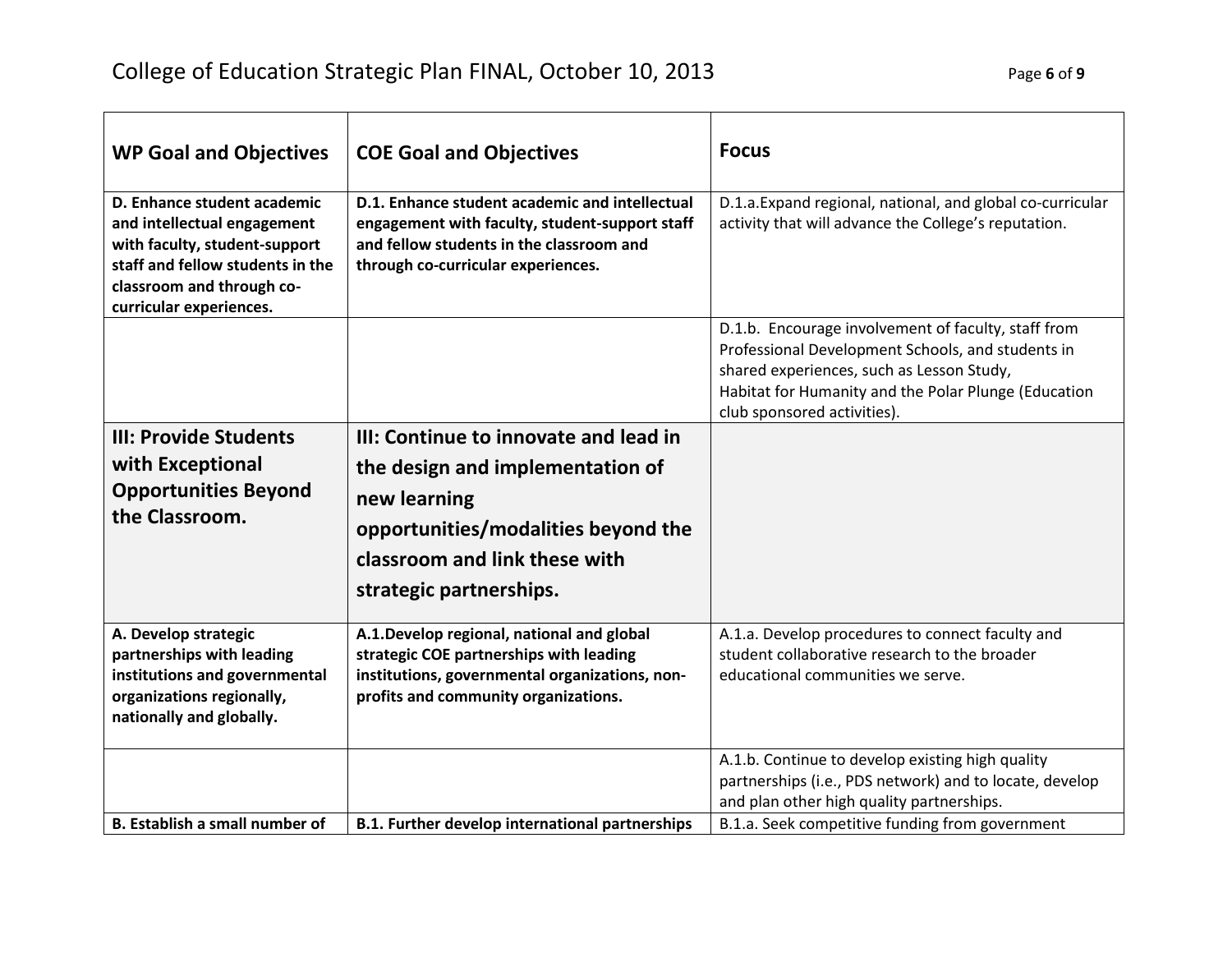| <b>WP Goal and Objectives</b>                                                                                                           | <b>COE Goal and Objectives</b>                                                                                                   | <b>Focus</b>                                                                                                                                                                                                    |
|-----------------------------------------------------------------------------------------------------------------------------------------|----------------------------------------------------------------------------------------------------------------------------------|-----------------------------------------------------------------------------------------------------------------------------------------------------------------------------------------------------------------|
| focused, high visibility<br>international programs.                                                                                     | with the COE and increase faculty and student<br>participation.                                                                  | agencies, private foundations and donors to support<br>programs and partnerships.                                                                                                                               |
| C. Develop a nationally-<br>recognized program and<br>process of career preparation.                                                    | C.1 Continue to seek and attain national<br>recognition and awards for COE/UNIT programs<br>and national awards.                 | C.1.a.Continue to align programs to national standards<br>and professional associations.                                                                                                                        |
| D. Link students' off-campus<br>learning intentionally and<br>directly to their classroom<br>experiences.                               | D.1 Link COE students' off-campus and beyond<br>classroom learning intentionally and directly to<br>their classroom experiences. | D.1.a. Increase the connections between the college and<br>its partner P-12 schools and the Child Development<br>Center.                                                                                        |
| <b>IV: Enhance WP's Sense</b><br>of Community                                                                                           | IV: Enhance the COE sense of<br>community.                                                                                       |                                                                                                                                                                                                                 |
| A. Build a Community of<br><b>Engaged Students.</b>                                                                                     | A.1. Build upon existing student engagement<br>activities within and beyond the University.                                      | A.1.a. Mentor teacher candidates to improve their<br>communication strategies with parents, peers, and<br>administrators in P-12 schools.                                                                       |
|                                                                                                                                         |                                                                                                                                  | A.1.b. Encourage civic participation by engaging faculty,<br>staff and students to collaborate in volunteer activities<br>with community-based groups (i.e., Habitat for<br>Humanity, shelters, food pantries). |
| <b>B. Engage Alumni with students</b><br>and faculty and thereby<br>enhance institutional and<br>personal relationships with<br>alumni. | <b>B.1. Connect Alumni with meaningful initiatives</b><br>in the COE and include them in planning projects<br>and initiatives.   | B.1.a. Systematically identify strategies and areas for<br>meaningful alumni involvement in COE in partnership<br>with Institutional Advancement.                                                               |
| C. Update the University's<br>current facilities master plan to<br>ensure that the campus is<br>welcoming and fully<br>modernized.      | C.1. Work to upgrade COE classrooms,<br>technology, and facilities so that they continue<br>to serve the needs of COE students.  | C.1.a. Expand off site facilities to accommodate existing<br>programs such as WP Mercer and other future sites as<br>needed.                                                                                    |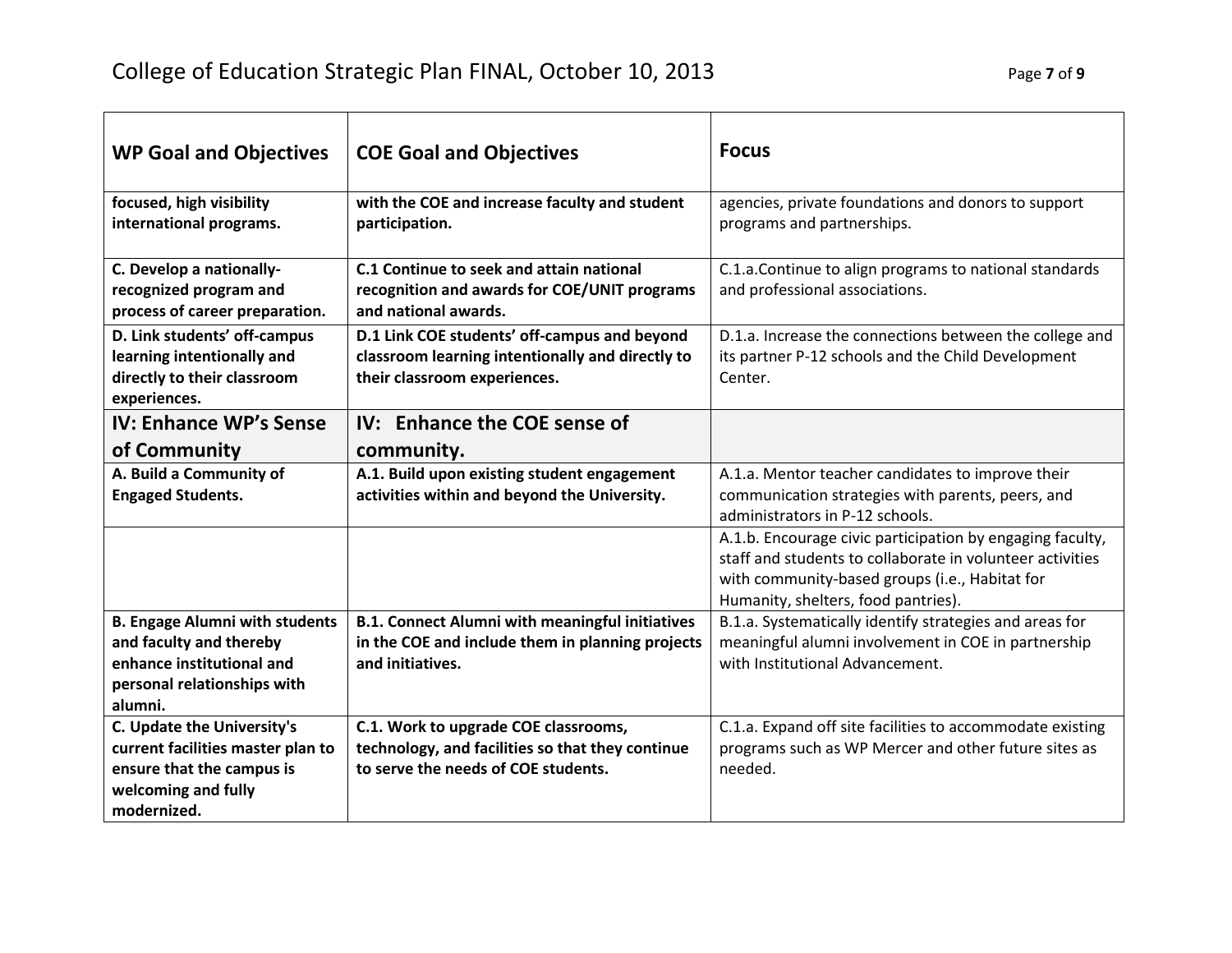| <b>WP Goal and Objectives</b>                                                                                       | <b>COE Goal and Objectives</b>                                                                                                                                                                                                     | <b>Focus</b>                                                                                                                                                                                                                                                                   |
|---------------------------------------------------------------------------------------------------------------------|------------------------------------------------------------------------------------------------------------------------------------------------------------------------------------------------------------------------------------|--------------------------------------------------------------------------------------------------------------------------------------------------------------------------------------------------------------------------------------------------------------------------------|
|                                                                                                                     |                                                                                                                                                                                                                                    | C. 1.b. Assess needs and provide training on new<br>technologies used in P-12 settings.                                                                                                                                                                                        |
|                                                                                                                     |                                                                                                                                                                                                                                    | C.1.c. Upgrade and expand the use of the Child<br>Development Center to the broader university including<br>students, alumni and the community.                                                                                                                                |
| V: Establish WPU as a<br><b>Model of Affordable,</b><br><b>High-Value Public Higher</b><br>education in New Jersey. | V: Enhance the reputation of COE as a<br><b>Model of Affordable, High-Value</b><br><b>Public Higher education in New</b><br>Jersey.                                                                                                |                                                                                                                                                                                                                                                                                |
| A. Increase institutional and<br>external resources to support<br>students in need of financial<br>assistance.      | A.1. Expand and seek continuous funding to<br>support innovative and affordable educator<br>preparation programs and partnerships.                                                                                                 | A.1.a. Locate and secure grants/funding from multiple<br>sources to support student scholarships and educational<br>experiences, i.e., student-faculty collaborative research<br>and presentations at professional refereed conferences,<br>international collaborations, etc. |
| <b>B. Expand the University's</b><br>fundraising in scale, scope, and<br>creativity.                                | B.1. Work closely with University's Office of<br><b>Advancement and Office of Sponsored Programs</b><br>to raise funds for COE.                                                                                                    | B.1.a. Continue to develop marketing materials for<br>programs and initiatives and for fundraising support to<br>the COE.                                                                                                                                                      |
| C. Diversify WPU's funding<br>streams.                                                                              | C.1. Partner with school districts, higher<br>education and the business community at the<br>onset of program development to increase<br>commitment and buy-in and to collaboratively<br>seek larger, sustainable funding sources. | C.1.a. Collaborate with schools and districts to identify<br>needs and funding sources.                                                                                                                                                                                        |
|                                                                                                                     | C.2. Investigate funding opportunities for our<br>labs and centers, including the Child<br><b>Development Center, COE Clinics and PDS</b>                                                                                          | C.2.a. Invite alumni, community members, districts,<br>funders, researchers and providers to visit programs,<br>labs, clinics and the CDC.                                                                                                                                     |